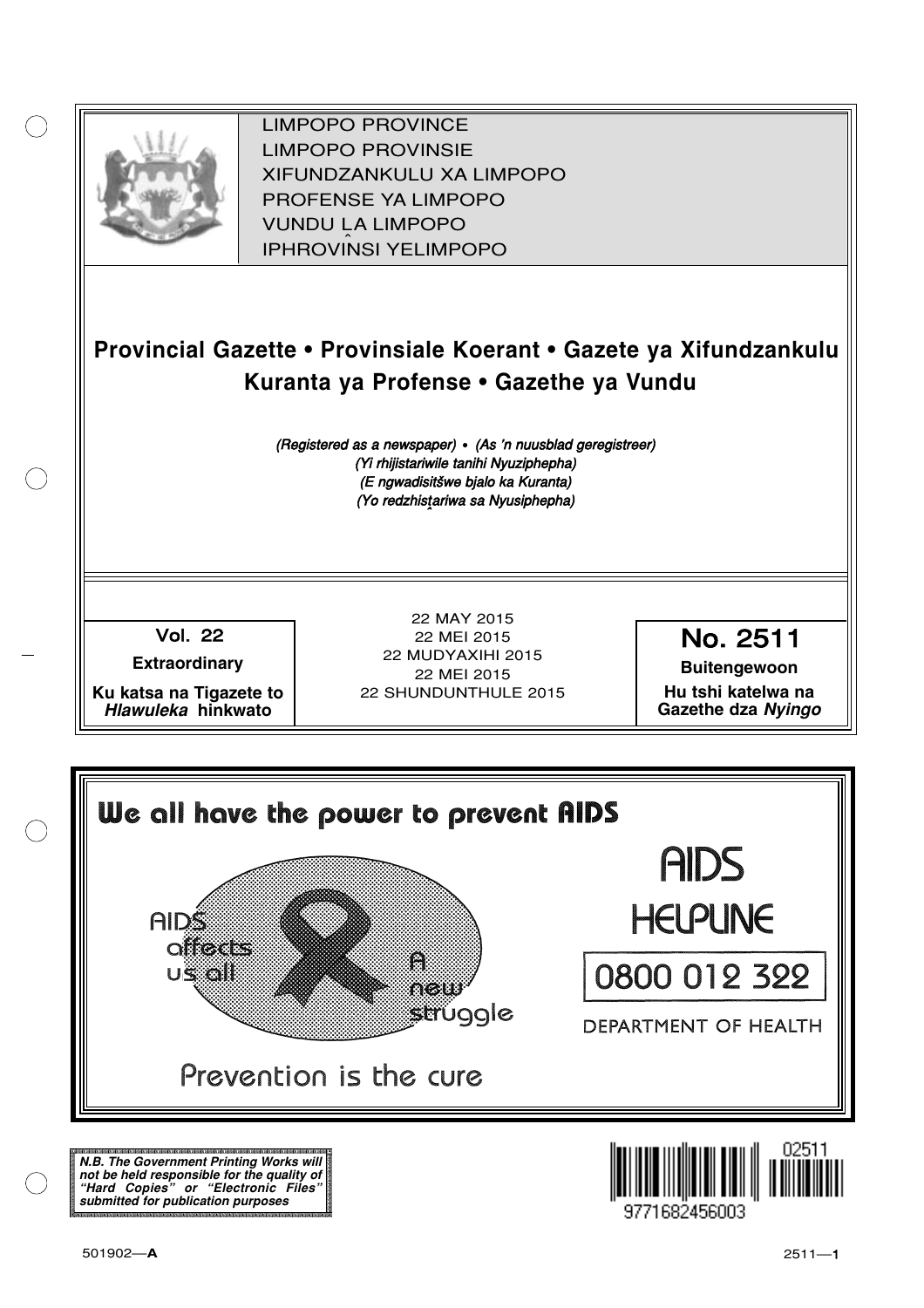# **from Government Printing Works IMPORTANT** Information

Dear Valued Customers,

Government Printing Works has implemented rules for completing and submitting the electronic Adobe Forms when you, the customer, submits your notice request.

Please take note of these guidelines when completing your form.

#### **GPW Business Rules**

1. No hand written notices will be accepted for processing, this includes Adobe forms which have been completed by hand.



- 2. Notices can only be submitted in Adobe electronic form format to the email submission address submit.egazette@gpw.gov.za. This means that any notice submissions not on an Adobe electronic form that are submitted to this mailbox will be **rejected**. National or Provincial gazette notices, where the Z95 or Z95Prov must be an Adobe form but the notice content (body) will be an attachment.
- 3. Notices brought into GPW by "walk-in" customers on electronic media can only be submitted in Adobe electronic form format. This means that any notice submissions not on an Adobe electronic form that are submitted by the customer on electronic media will be **rejected**. National or Provincial gazette notices, where the Z95 or Z95Prov must be an Adobe form but the notice content (body) will be an attachment.
- 4. All customers who walk in to GPW that wish to submit a notice that is not on an electronic Adobe form will be routed to the Contact Centre where the customer will be taken through the completion of the form by a GPW representative. Where a customer walks into GPW with a stack of hard copy notices delivered by a messenger on behalf of a newspaper the messenger must be referred back to the sender as the submission does not adhere to the submission rules.
- 5. All notice submissions that do not comply with point 2 will be charged full price for the notice submission.
- 6. The current cut-off of all Gazette's remains unchanged for all channels. (Refer to the GPW website for submission deadlines - www.gpwonline.co.za)
- 7. Incorrectly completed forms and notices submitted in the wrong format will be rejected to the customer to be corrected and resubmitted. Assistance will be available through the Contact Centre should help be required when completing the forms. (012-748 6200 or email info.egazette@gpw.gov.za)
- 8. All re-submissions by customers will be subject to the above cut-off times.
- 9. All submissions and re-submissions that miss the cut-off will be rejected to the customer to be submitted with a new publication date.
- 10. Information on forms will be taken as the primary source of the notice to be published. Any instructions that are on the email body or covering letter that contradicts the notice form content will be ignored.

You are therefore advised that effective from **Monday, 18 May 2015** should you not comply with our new rules of engagement, all notice requests will be rejected by our new system.

Furthermore, the fax number **012- 748 6030** will also be **discontinued** from this date and customers will only be able to submit notice requests through the email address submit.egazette@gpw.gov.za.



government printing on:<br>ient Printing Works<br>.ic. OF SOUTH AFRICA



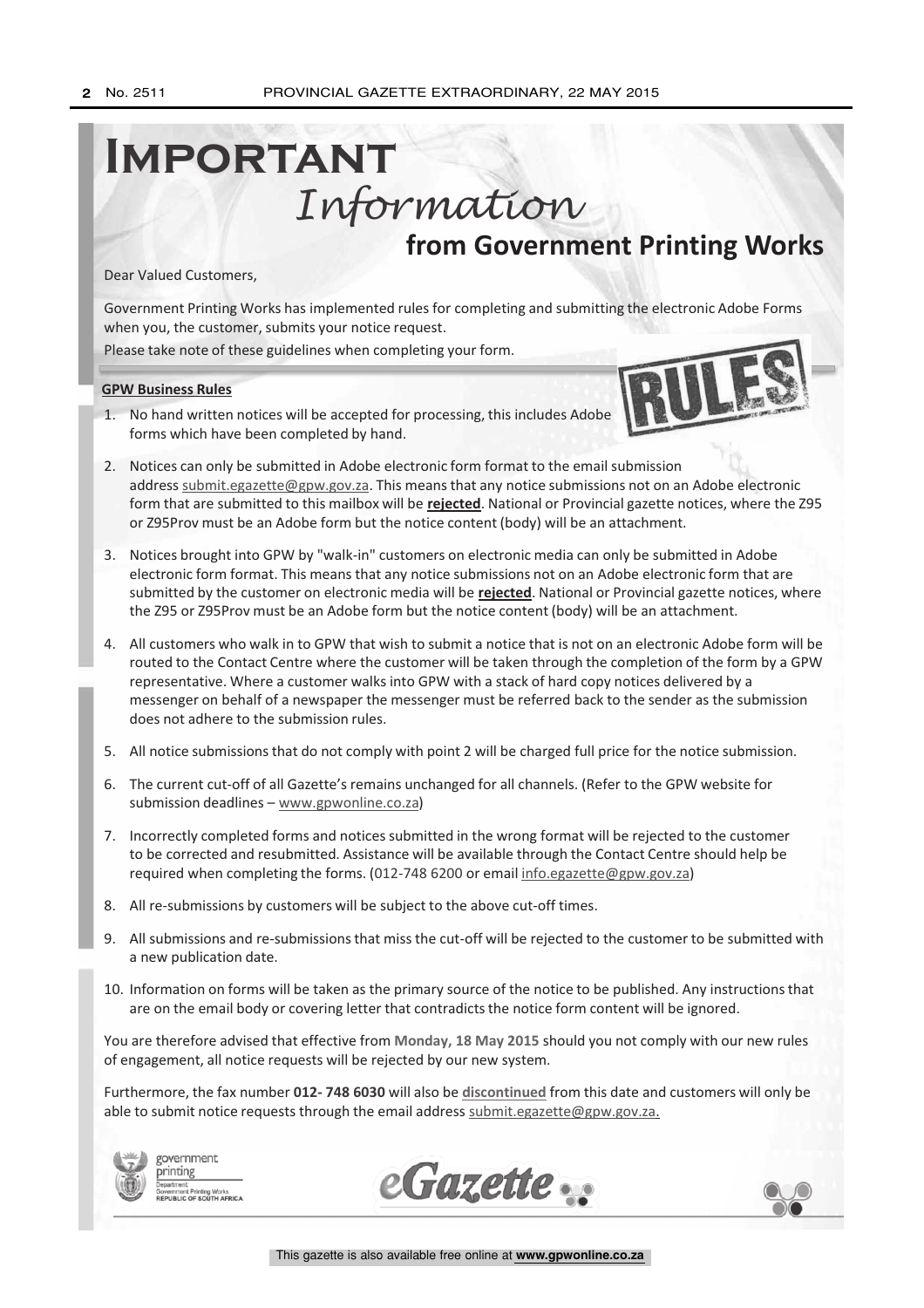

**DO** use the new Adobe Forms for your notice request.

These new forms can be found on our website: www.gpwonline.co.za under the Gazette Services page.

**DO** attach documents separately in your email to GPW. (In other words, your email should have an Adobe Form plus proof of payment – 2 separate attachments – where notice content is applicable, it should also be a 3<sup>rd</sup> separate attachment)

**DO** specify your requested publication date.

**Form Completion Rules**

**DO** send us the electronic Adobe form. (There is no need to print and scan it).



**DON'T** submit request as <sup>a</sup> single PDF containing all other documents, i.e. form, proof of payment & notice content, it will be **FAILED** by our new system.

**DON'T** print and scan the electronic Adobe form.

**DON'T** send queries or RFQ's to the submit.egazette mailbox.

**DON'T** send bad quality documents to GPW. (Check that documents are clear and can be read)

| No.              | <b>Rule Description</b>                                                                                  | <b>Explanation/example</b>                                                 |  |  |  |
|------------------|----------------------------------------------------------------------------------------------------------|----------------------------------------------------------------------------|--|--|--|
| 1.               | All forms must be completed in the chosen                                                                | GPW does not take responsibility for translation of notice                 |  |  |  |
|                  | language.                                                                                                | content.                                                                   |  |  |  |
| 2.               | All forms must be completed in sentence<br>case, i.e. No fields should be completed in all<br>uppercase. | e.g. "The company is called XYZ Production Works"                          |  |  |  |
| $\overline{3}$ . | No single line text fields should end with any                                                           | e.g. "Pty Ltd.", e.g. Do not end an address field, company                 |  |  |  |
|                  | punctuation, unless the last word is an<br>abbreviation.                                                 | name, etc. with a period (.) comma (,) etc.                                |  |  |  |
| 4.               | Multi line fields should not have additional                                                             | This causes unwanted line breaks in the final output, e.g.                 |  |  |  |
|                  | hard returns at the end of lines or the field                                                            | Do not type as:                                                            |  |  |  |
|                  | itself.                                                                                                  | 43 Bloubokrand Street                                                      |  |  |  |
|                  |                                                                                                          | Putsonderwater                                                             |  |  |  |
|                  |                                                                                                          | 1923                                                                       |  |  |  |
|                  |                                                                                                          | Text should be entered as:                                                 |  |  |  |
|                  |                                                                                                          | 43 Bloubokrand Street, Putsonderwater, 1923                                |  |  |  |
| 5.               | Grid fields (Used for dates, ID Numbers,                                                                 | Date fields are verified against format CCYY-MM-DD<br>$\bullet$            |  |  |  |
|                  | Telephone No., etc.)                                                                                     | Time fields are verified against format HH:MM                              |  |  |  |
|                  |                                                                                                          | Telephone/Fax Numbers are not verified and allow                           |  |  |  |
|                  |                                                                                                          | for any of the following formats limited to 13                             |  |  |  |
|                  |                                                                                                          | characters: including brackets, hyphens, and spaces                        |  |  |  |
|                  |                                                                                                          | 0123679089<br>$\circ$                                                      |  |  |  |
|                  |                                                                                                          | (012) 3679089<br>$\circ$<br>(012)367-9089                                  |  |  |  |
| 6.               | Copy/Paste from other documents/text                                                                     | $\circ$<br>Avoid using this option as it carries the original<br>$\bullet$ |  |  |  |
|                  | editors into the text blocks on forms.                                                                   | formatting, i.e. font type, size, line spacing, etc.                       |  |  |  |
|                  |                                                                                                          | Do not include company letterheads, logos, headers,                        |  |  |  |
|                  |                                                                                                          | footers, etc. in text block fields.                                        |  |  |  |

**Important** 







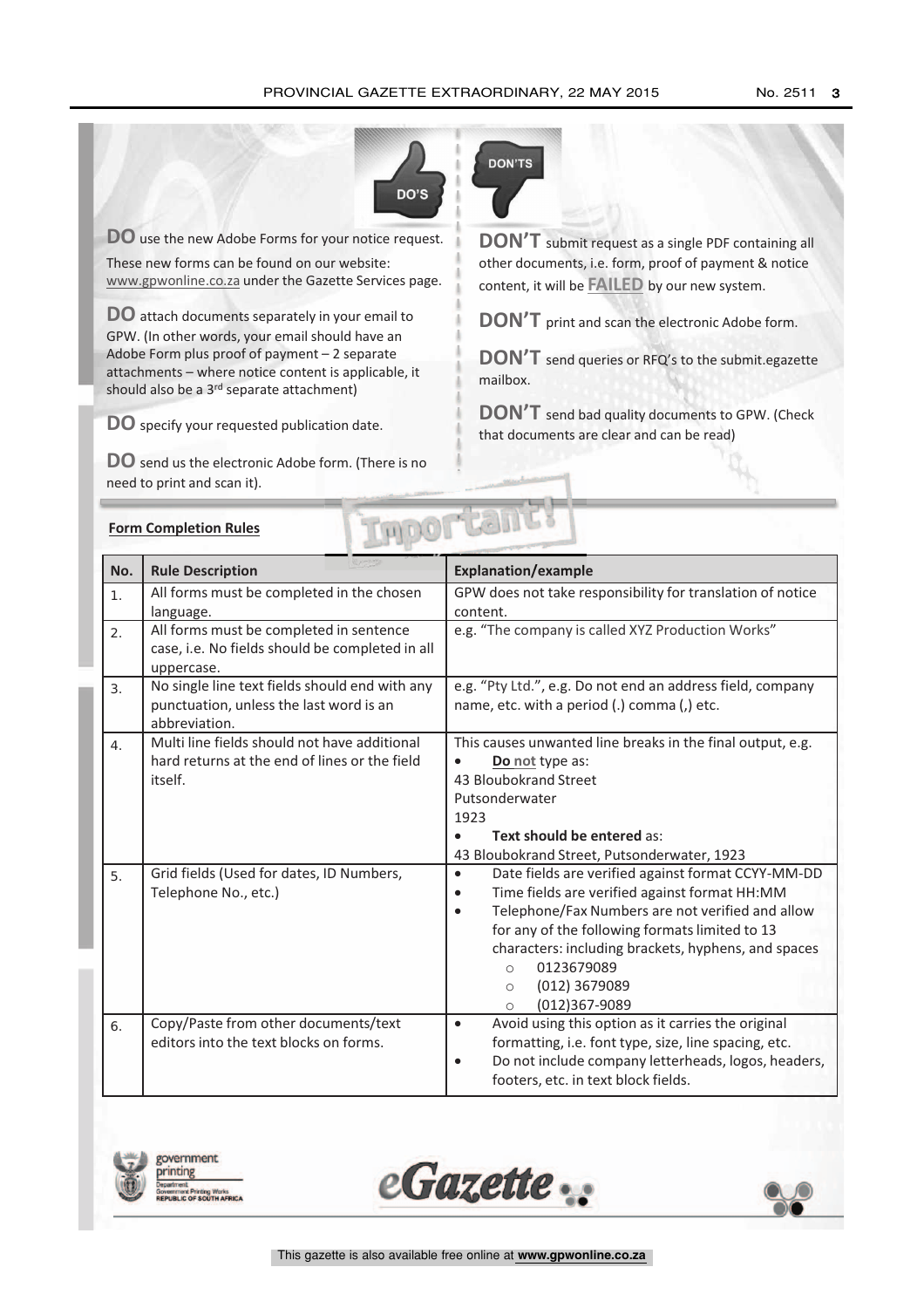| No. | <b>Rule Description</b>                                                                                                                                                                                                                                                                                          | <b>Explanation/example</b>                                                                                                                                                                                                                                                                                                                                                                                                                                                                                                                                                                                                                                                                                                                                                                                                                                                                                                                                                                                                                               |  |
|-----|------------------------------------------------------------------------------------------------------------------------------------------------------------------------------------------------------------------------------------------------------------------------------------------------------------------|----------------------------------------------------------------------------------------------------------------------------------------------------------------------------------------------------------------------------------------------------------------------------------------------------------------------------------------------------------------------------------------------------------------------------------------------------------------------------------------------------------------------------------------------------------------------------------------------------------------------------------------------------------------------------------------------------------------------------------------------------------------------------------------------------------------------------------------------------------------------------------------------------------------------------------------------------------------------------------------------------------------------------------------------------------|--|
| 7.  | Rich text fields (fields that allow for text<br>formatting)                                                                                                                                                                                                                                                      | Font type should remain as Arial<br>$\bullet$<br>Font size should remain unchanged at 9pt<br>$\bullet$<br>Line spacing should remain at the default of 1.0<br>$\bullet$<br>The following formatting is allowed:<br>$\bullet$<br><b>Bold</b><br>$\circ$<br>Italic<br>$\circ$<br>Underline<br>$\circ$<br>Superscript<br>$\circ$<br>Subscript<br>$\circ$<br>Do not use tabs and bullets, or repeated spaces<br>in lieu of tabs and indents<br>Text justification is allowed:<br>$\bullet$<br>Left<br>$\circ$<br>Right<br>$\circ$<br>Center<br>$\circ$<br>Full<br>$\circ$<br>Do not use additional hard or soft returns at the<br>end of line/paragraphs. The paragraph breaks<br>are automatically applied by the output<br>software<br>Allow the text to wrap automatically to<br>$\circ$<br>the next line only use single hard return<br>to indicate the next paragraph<br>Numbered lists are allowed, but no<br>$\circ$<br>special formatting is applied. It maintains<br>the standard paragraph styling of the<br>gazette, i.e. first line is indented. |  |
|     | e.g.<br>1. The quick brown fox jumps over the lazy river. The quick brown fox jumps over the lazy river.<br>The quick brown fox jumps over the lazy river.<br>2. The quick brown fox jumps over the lazy river. The quick brown fox jumps over the lazy river.<br>The quick brown fox jumps over the lazy river. |                                                                                                                                                                                                                                                                                                                                                                                                                                                                                                                                                                                                                                                                                                                                                                                                                                                                                                                                                                                                                                                          |  |



You can find the **new electronic Adobe Forms** on the website www.gpwonline.co.za under the Gazette Services page.

For any **queries** or **quotations**, please contact the **eGazette Contact Centre** on 012-748 6200 or email  $info$ .egazette@gpw.go

# **Disclaimer**

*Government Printing Works does not accept responsibility for notice requests submitted through the discontinued channels as well as for the quality and accuracy of information, or incorrectly captured information and will not amend information supplied.*

*GPW will not be held responsible for notices not published due to non-compliance and/or late submission.*

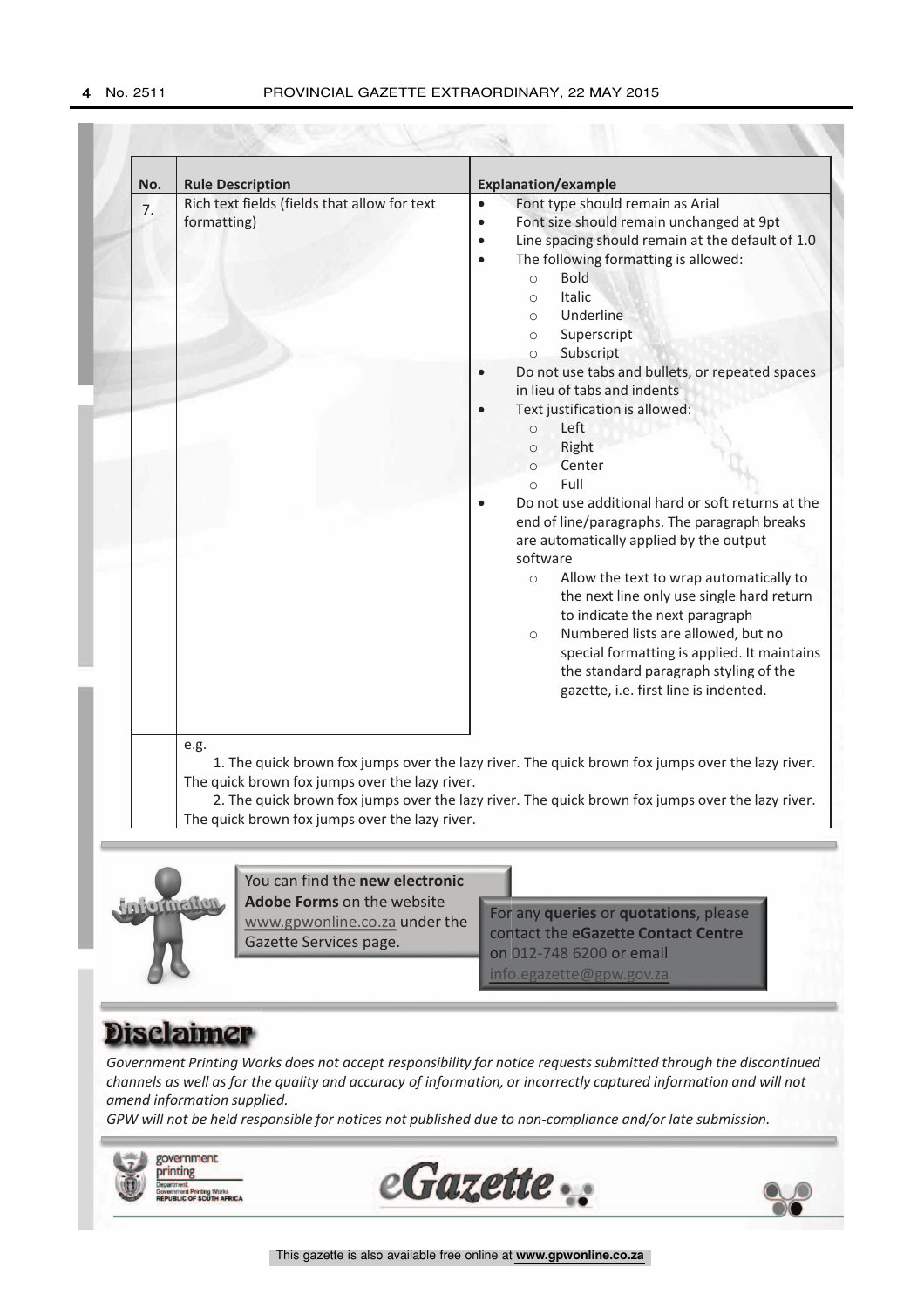#### **IMPORTANT NOTICE**

**The Government Printing Works will not be held responsible for faxed documents not received due to errors on the fax machine or faxes received which are unclear or incomplete. Please be advised that an "OK" slip, received from a fax machine, will not be accepted as proof that documents were received by the GPW for printing. If documents are faxed to the GPW it will be the sender's responsibility to phone and confirm that the documents were received in good order.**

**Furthermore the Government Printing Works will also not be held responsible for cancellations and amendments which have not been done on original documents received from clients.**

### **CONTENTS • INHOUD**

| No. |                                                                                                              | Page<br>No. | Gazette<br>No. |
|-----|--------------------------------------------------------------------------------------------------------------|-------------|----------------|
|     | <b>LOCAL AUTHORITY NOTICE</b>                                                                                |             |                |
| -47 | Local Government: Municipal Systems Act (32/2000): Maruleng Municipality: Credit Control and Debt Collection |             | 2511           |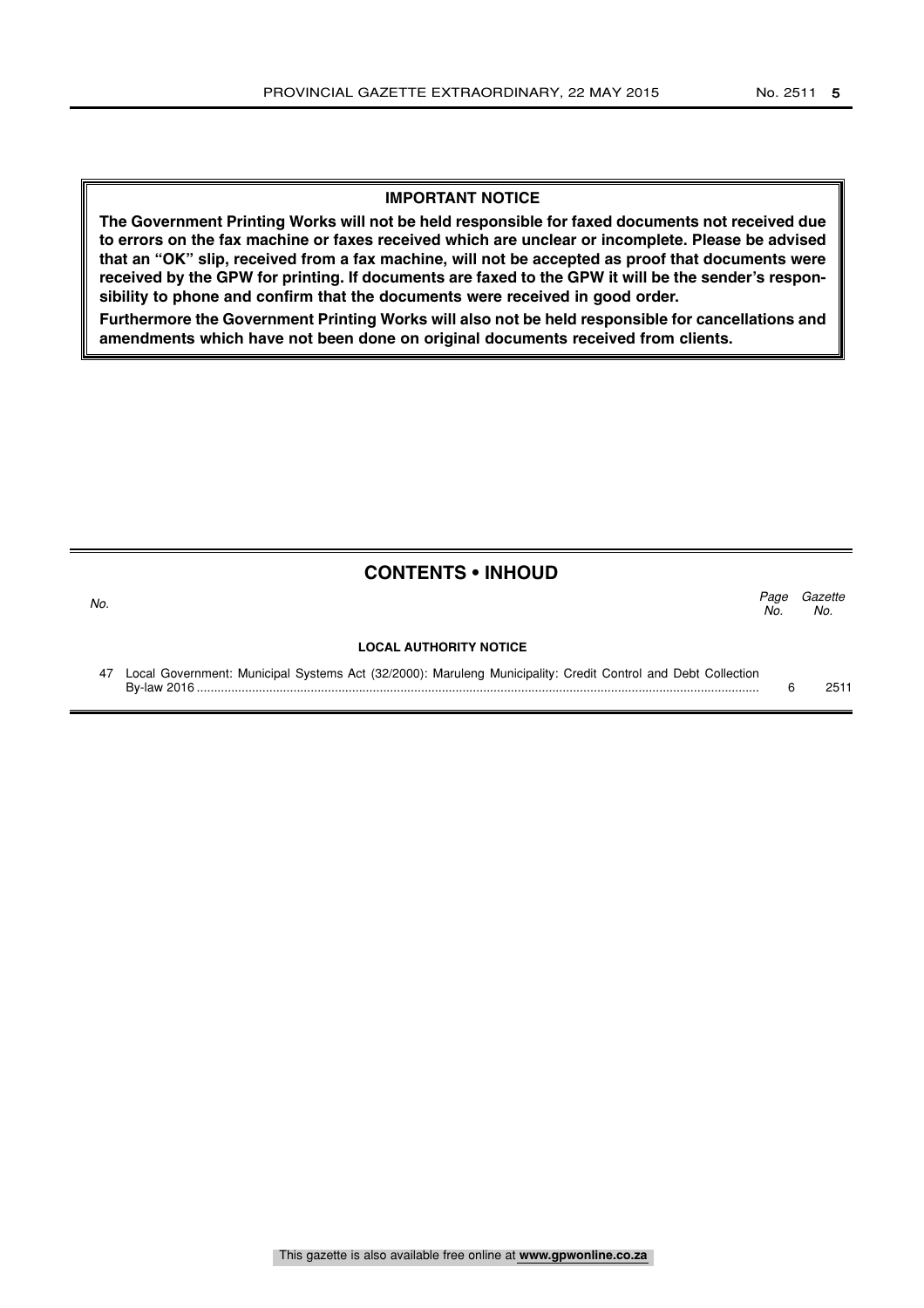## **LOCAL AUTHORITY NOTICE**

**LOCAL AUTHORITY NOTICE 47**



# MARULENG MUNICIPALITY

# CREDIT CONTROL AND DEBT COLLECTION BY-LAW 2016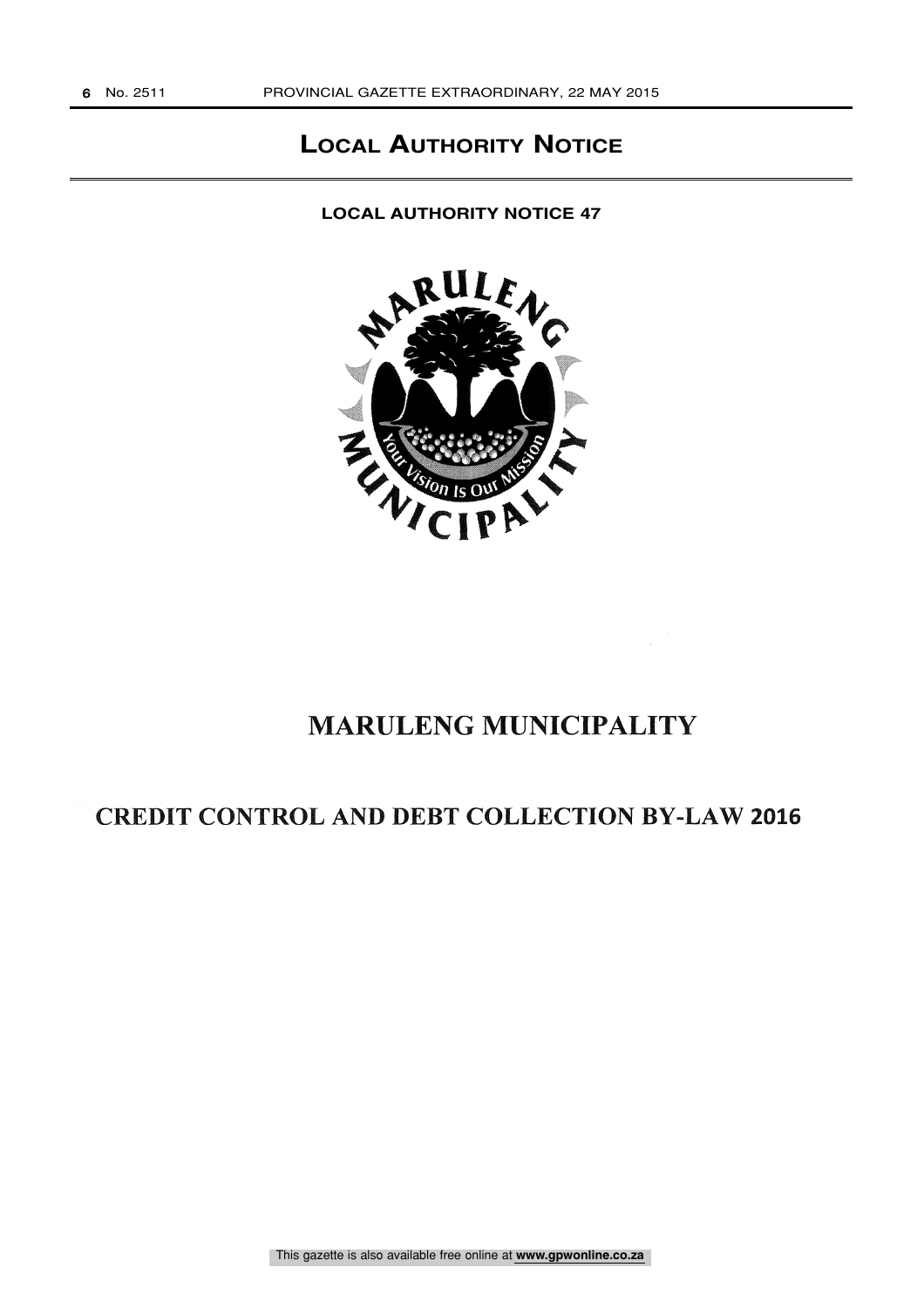#### MARULENG LOCAL MUNICIPALITY

#### **NOTICE**

#### CREDIT CONTROL AND DEBT COLLECTION BY-LAW

Notice is hereby given that in terms of section 13, of the Local Government: Municipal System Act 32 of 2000, the Maruleng Local Municipality has passed the by-law as set out below.

#### THE MARULENG LOCAL MUNICIPALITY

#### Credit control and debt collection by-law

To give effect to the municipality's credit control and debt collection policy, its implementation and enforcement in terms of section 156(2) of the constitution of the republic of south Africa, 1996 and section 96 and 98 of the municipal system as at 2000, to provide for the collection of all monies due and payable to the municipality and to provide for matters incidental thereto.

#### Index

- 1. Definitions
- 2. Duty to collect debts
- 3. Provision of services
- 4. Service agreement
- 5. Deposits
- 6. Interest charges
- 7. Arrangements to pay arrears
- 8. Agreement with a debtor's employer
- 9. Power to restrict or disconnect supply of services
- 10. Recovery of debt
- 11. Recovery of costs
- 12. Attached
- 13. Claim on rental for outstanding debt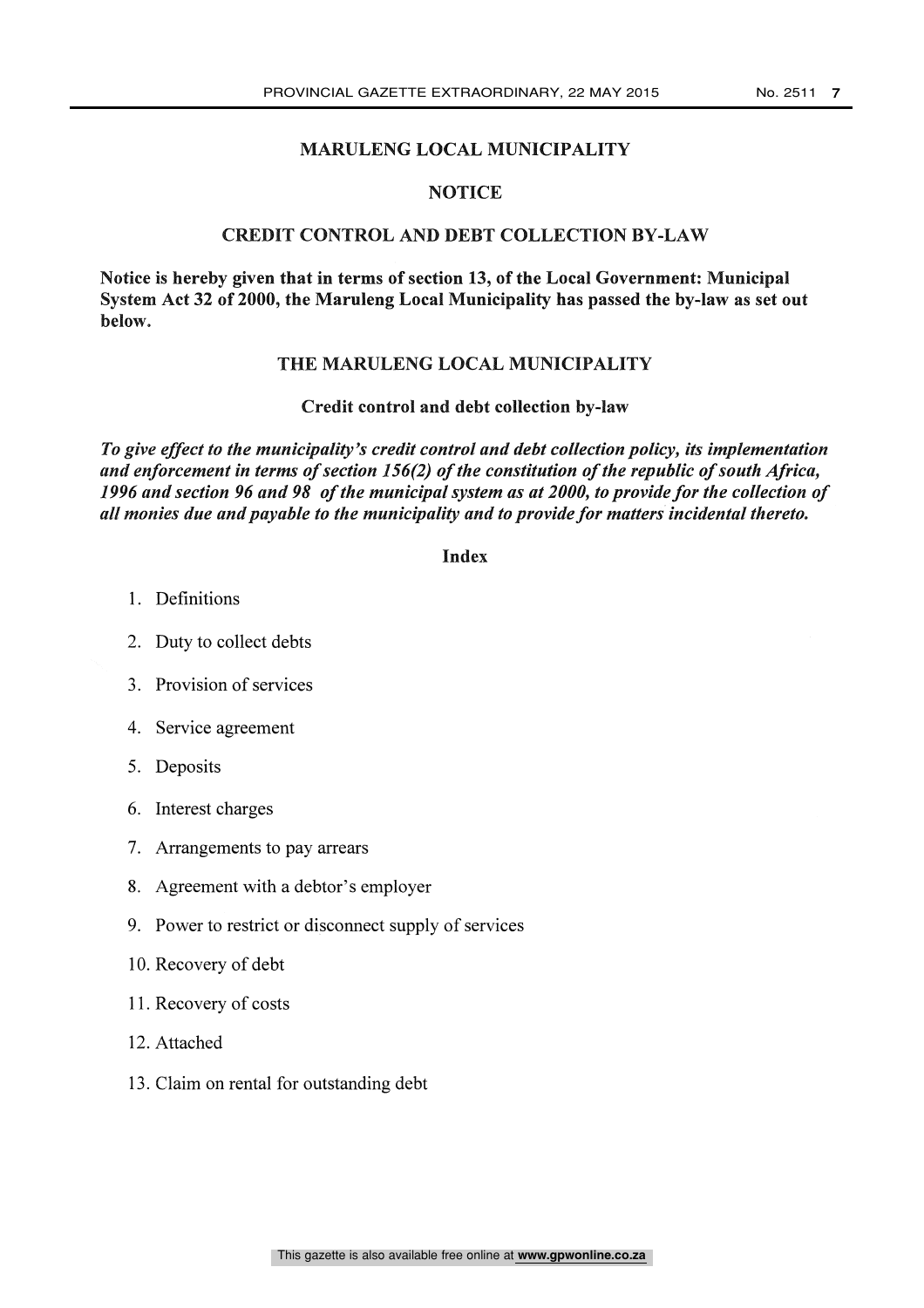- 14. Full and final settlement payment
- 15. Consolidation of a debtor's account
- 16. Indigents
- 17. Repeal of by-law
- 18. Delegation
- 19. Offences and penalties
- 20. Short title

#### 1. Definitions

(1) In this By-law, the context indicates otherwise-

"arrangement" means a written agreement entered into between the Municipal Manager and debtor where specific terms and conditions for the payment of a debt are agreed to;

"arrears" means any amount due and payable to the Municipality and not paid by the due date;

"board of directors", in relation to a municipal entity, means the board of directors of the entity;

"board of director", in relation to municipal entity, means the boards of directors of the entity;

"Municipal Manager" means the person appointed by the council as the municipal manager in terms of section 82 of the Local Government: Municipal Structures Act, No. 117 of 1998, and who also is the Accounting Officer in terms of the Local Government: Municipal Finance Management Act, No 56 of 2003, or any other official delegated by him or her;

"council" means the council of the Municipality;

"council" means a member of the council:

"debt" means any monies owing to the municipality in respect of the rendering of municipal services, and includes monies owing in regard to property rates, housing, regional services Levies, motor vehicle registration and licensing, terminated leases, and any other outstanding amounts, inclusive of any interest thereon, owing to the municipality;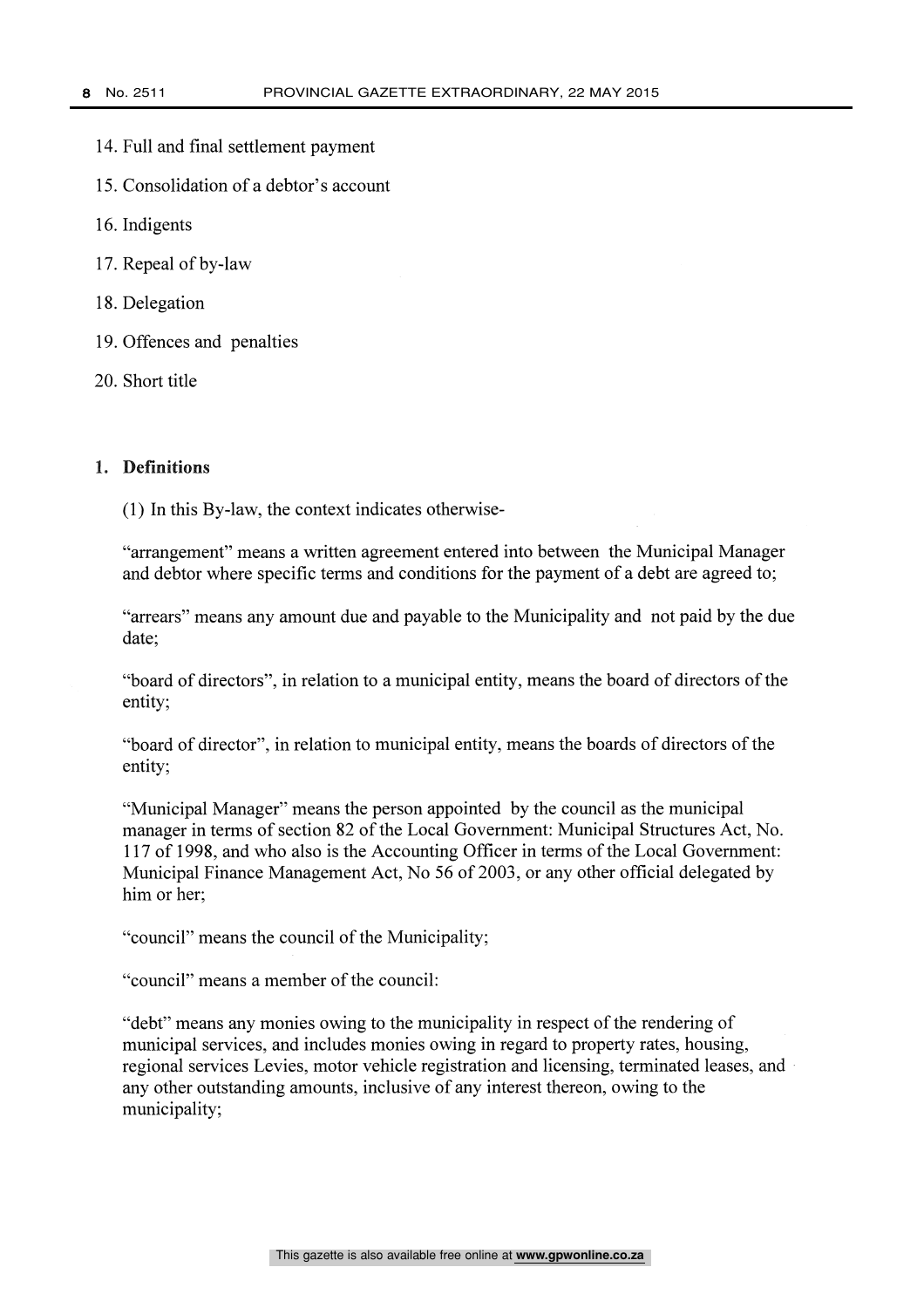"debtor" means any person who owes a debt to the municipality;

"due date" means the final date on which a payment, as shown on the debtor's municipal account, is due and payable;

"indigent debtor" means a debtor who meets certain criteria, as determined by the Municipality from time to time;

"interest" means a rate of interest, charged on overdue accounts, which is one percent higher than the prime rate, which is obtainable from any commercial bank on request, unless determined otherwise by the municipality, on capital, based on a full month and part of a month must be deemed to be a full month;

"municipality" means the Maruleng Municipality and includes any municipal entity established by such municipality;

"municipal entity" means any municipal entity as defined in section 1 of the Municipal System Act,No.32 of 2000;

"official" means an "official" as defined in section 1 of the Local Government: Municipal Finance Management Act, no.56 of 2003;

"policy" means the municipality's credit control and debt collection policy;

"service" means "municipal service" as defined in section 1 of the System Act, and includes a function listed in Schedules 4B and 5B of the Constitution of the Republic of South Africa, 1996 and any other services rendered by the municipality;

"system Act" means the Local Government : Municipal System Act ,No 32 of 2000;

"third party debt collector" means any person or persons authorized to collect monies or institute legal proceedings against debtors, on behalf of the municipality;

"this By-law" includes the credit Control and Debt Collection Policy;

"total household income" or Household income" means the total formal and informal gross income of all people living permanently or temporarily on the property on which the account is based; and

"user" means a person who has applied for and entered into an agreement with the municipality for the supply of a service.

#### 2. Duty to collect debts

All debt owing to the municipality must be collected in accordance with this by-law and the policy.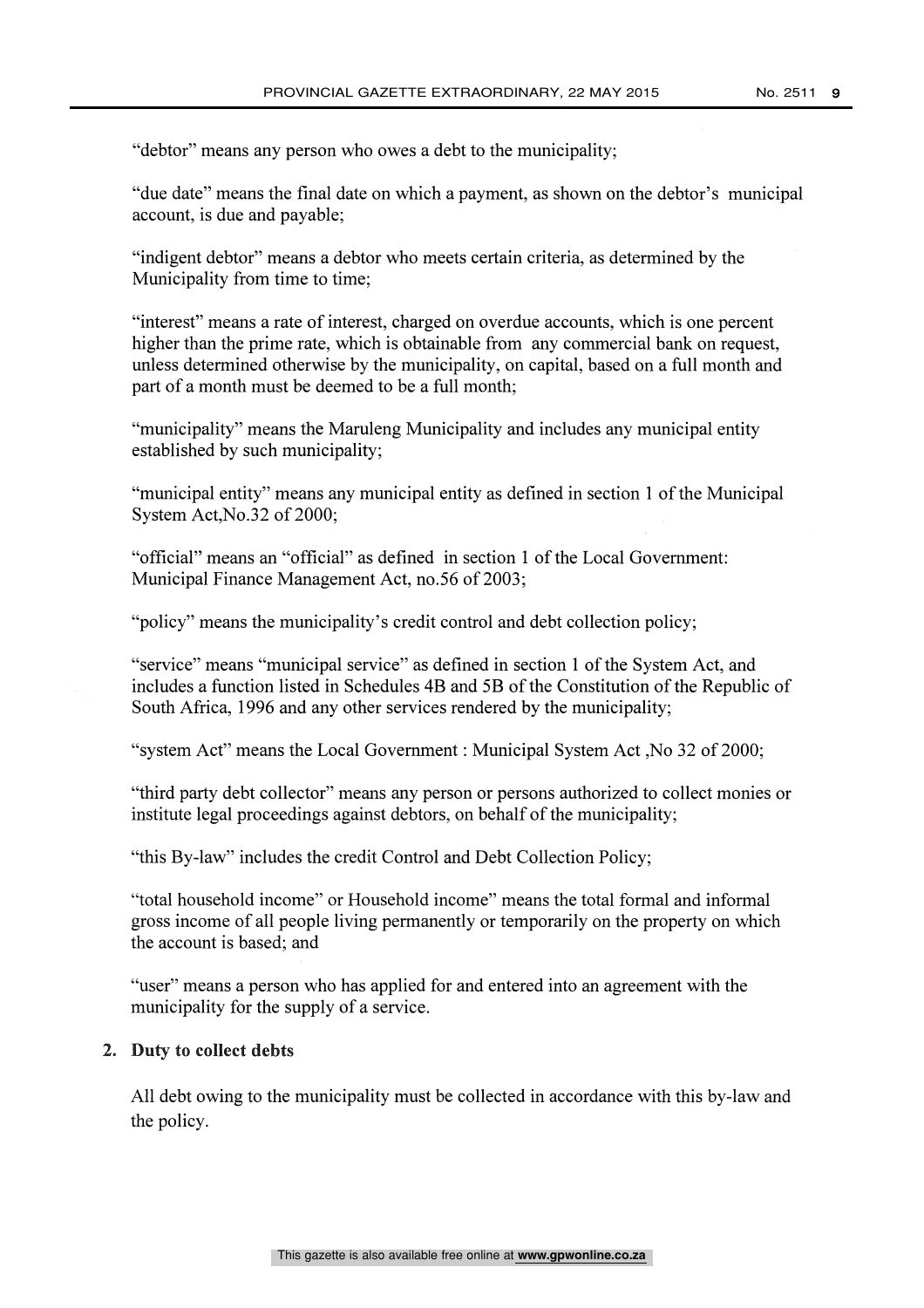#### 3. Provision of services

New application for services and the provision of new services must be dealt with as prescribed in this By-law and the policy.

#### 4. Service agreement

Except as otherwise determined in terms of this By-law and the policy, no services may be supplied until an agreement has been entered into between the municipality and the user for the supply of a service.

 $\frac{1}{\epsilon}$ 

#### 5. Deposits

The municipality may require the payment of deposits for the provision of new services and the reconnection of services, or may adjust the amount of any existing deposit, as prescribed in this By-law and the policy.

#### 6. Interest charges

The Municipality may charge and recover interest in respect of any arrear debt, as prescribed in this By-law and the policy.

#### 7. Arrangements to pay arrears

- (1) The municipal Manager may make arrangement with a debtor to pay any arrear debt under conditions as prescribed in terms of this By-law and the policy.
- (2) Should any dispute arise as to the amount of the arrear debt, the debtor must nevertheless continue to make regular payments, in terms of the arrangement, until such time as the dispute has been resolved.

#### 8. Agreement with a debtors employer

The Municipal Manager may

- (a) With the consent of a debtor, enter into an agreement with that person's employer to deduct from the salary or wages of that debtor-
	- (i) Any outstanding amounts due by the debtors to the municipality; or
	- (ii) Regular monthly amounts as may be agreed; and
- (b) Provide special incentives for-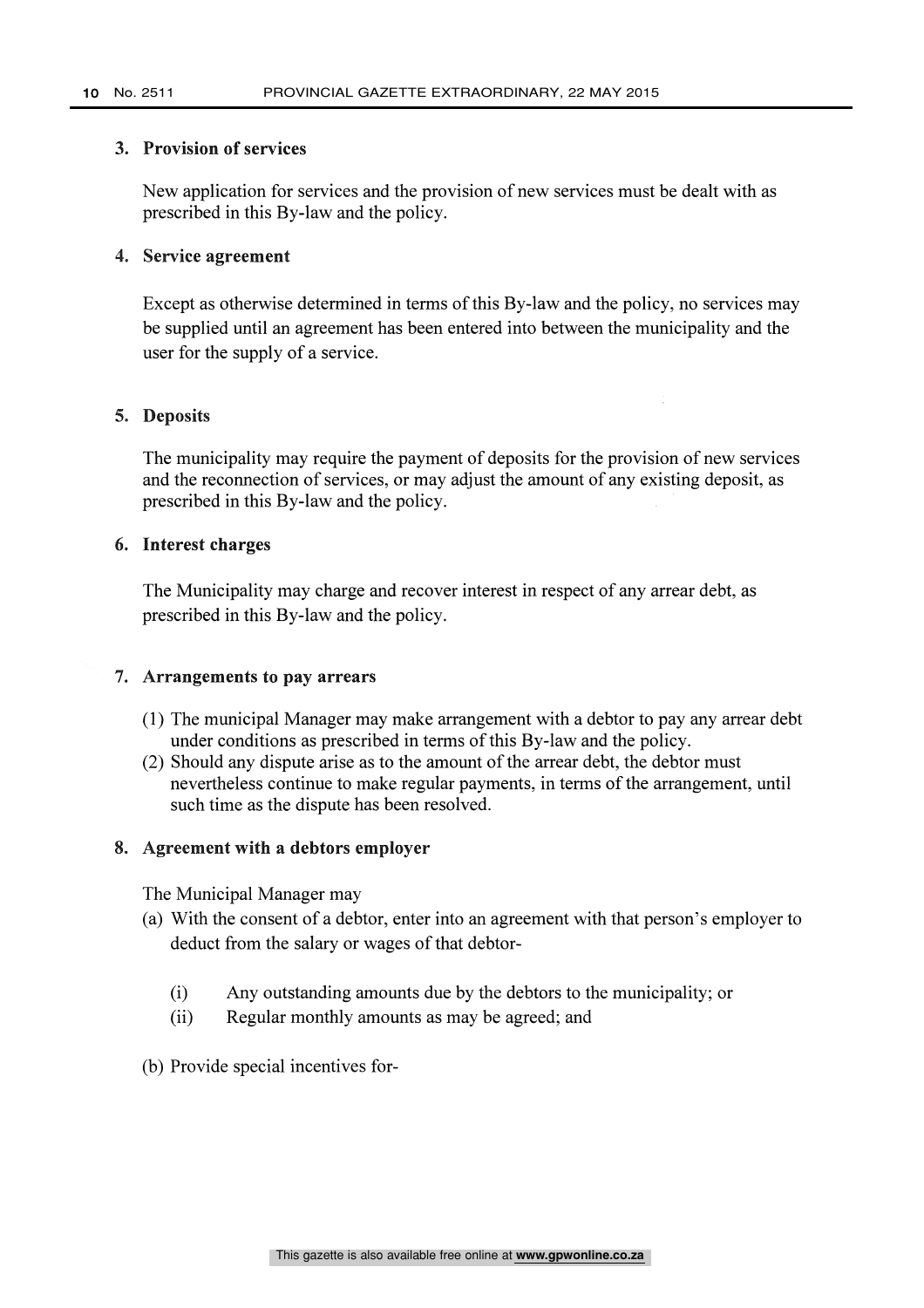- (i) Employers to enter into such agreement; and
- (ii) Debtors to consent to such agreements

#### 9. Power to restrict or disconnect supply of service

- (1) The Municipal Manager may restrict or disconnect the supply of any service to the premises of any user whenever such user of a service\_
	- (a) Fails to make payment on the due date:
	- (b) Fails to comply with an arrangement; or
	- (c) Fails to comply with a condition of supply imposed by the municipality:
	- (d) Tender a negotiable instrument which is dishonoured by the bank, when presented for payment.
- (2) The Municipal Manager may reconnect and restore full levels of supply of any of the restricted or discontinued services only-
	- (a) After the arrear debt, including the cost of disconnection or reconnection, if any have been paid in full and other condition has been complied with; or
	- (b) After an arrangement with the debtors has been concluded.
- (3) The Municipal Manager may restrict, disconnect or discontinue any service in respect of any arrear debt.

#### 10. Recovery of debt

- (1) Subject to section 9 Municipal Manager , must, with regards to rates, and may , with regards to other debt-
- (a) By legal action recover any debt from any person; and
- (b) Recover debt from any organ of state with due consideration of the provision of chapter 3 of the constitution of the Republic of south Africa, 1996 and

May refers a debtor to third party debt collection agencies and have such debtor placed on the national credit rating list.

#### 11. Recovery of costs

The municipal manager may recover the following costs, in instances where such costs are incurred by or on behalf of the Municipality:

- (a) Costs and administration fees where payments made to the municipality by negotiable instruments are dishonoured by banks when presented for payment;
- (b) Legal and administration cost, including attorney- and-client costs and tracing fees incurred in the recovery of debts;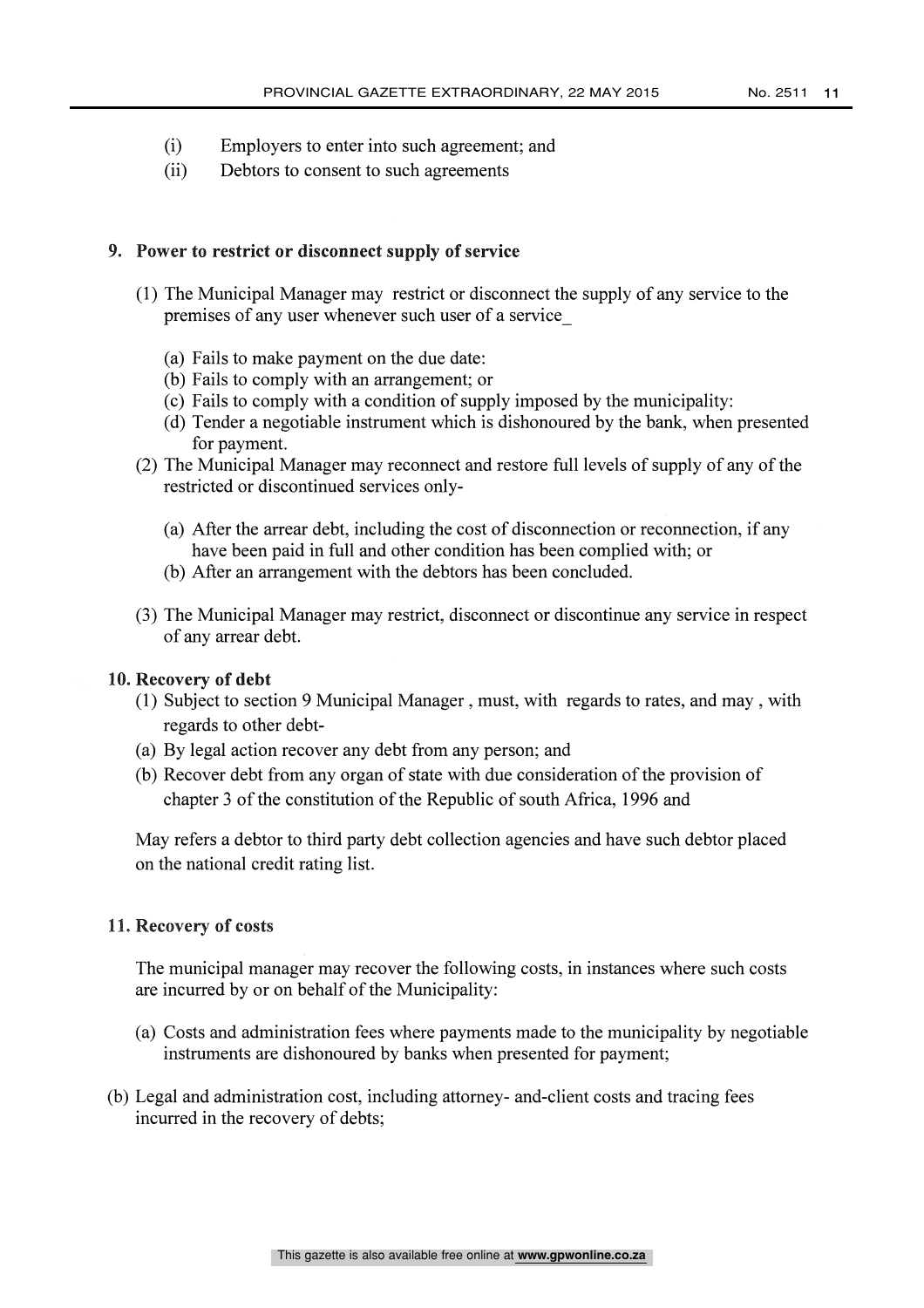- (c) Restriction disconnection and reconnection fees, where any service has been restricted or disconnected as a result of non-compliance with this By-law;
- (d) Any losses the municipality may suffer as a result of tampering with municipal equipment or meters; and
- (e) Any collection commission incurred.

#### 12. Attachment

The Municipal Manager may, in order to recover debt, and as a last resort, approach a competent court for an order to attach a debtor's movable or immovable property.

#### 13. Claim on rental for outstanding debt

The Municipal Manager may, in terms of section 28, of the Municipal Property Rates Act, no 6 of 2004, attach any rent, due in respect of any ratable property, to cover in part or in full any amount in respect of outstanding rates after the due date

#### 14. Full and final settlement payment

- (1) Any amount tendered in defrayment of a debt, will be accepted at any cash receiving office of the municipality.
- (2) No offer of payment in full and final settlement of a debt, when such amount, must be accepted, unless confirmed in writing by the municipal manager
- (3) Notwithstanding subsection (2) the payment so offered must nevertheless be credited against the debtor's account without prejudice to the municipality rights.

#### 15. Consolidation of a debtor's account

- (1) The municipal manager may-
- (a) Consolidate any separate accounts of debtor
- (b) Credit payment by a debtor against any account of the debtor; and
- (c) Implement any of the measures provided for in this by-law and the policy

In relation to any arrears on any of the accounts of such debtor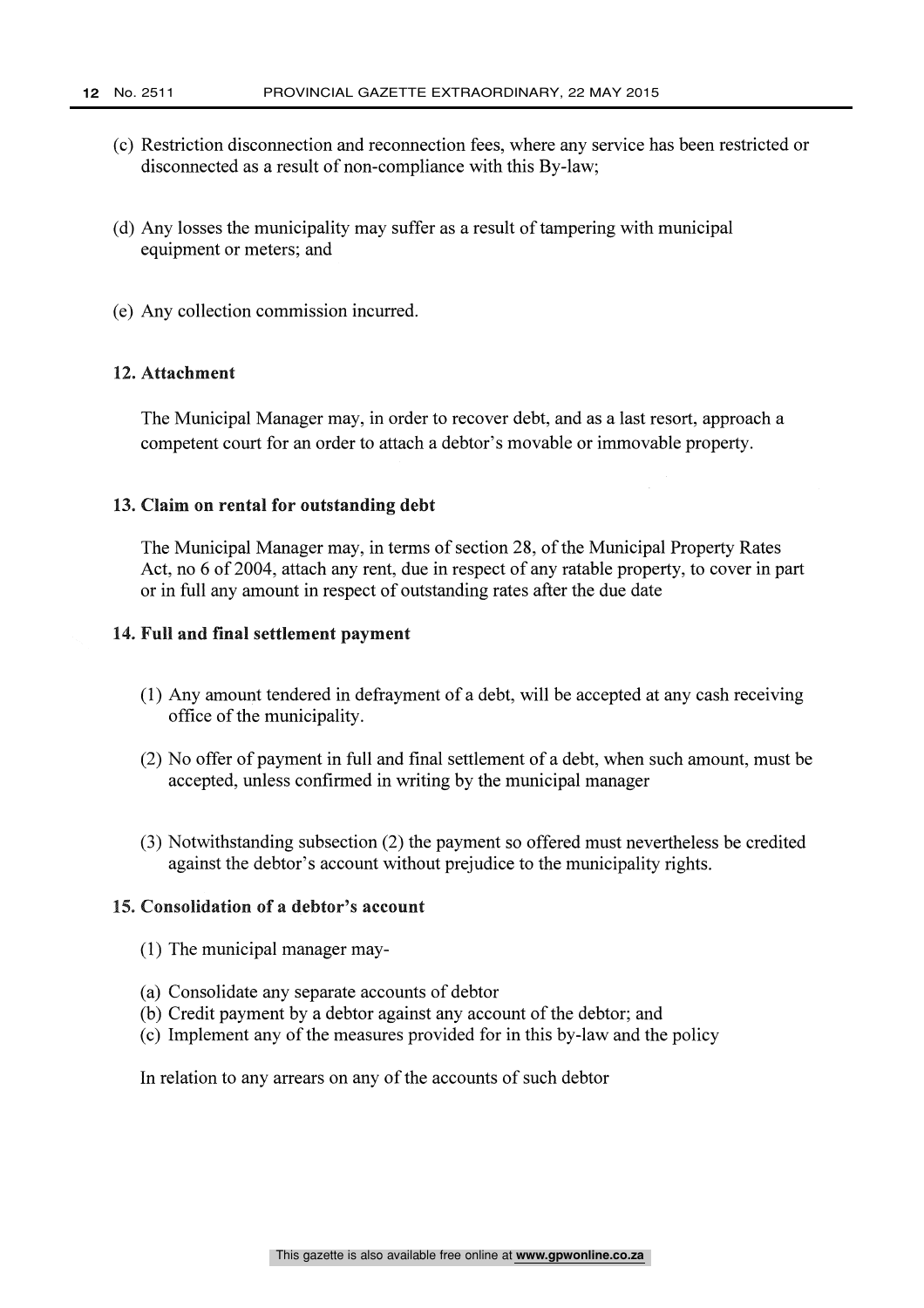(2) Subsection (1) does not apply where there is a dispute between the Municipality and a debtor referred to in that subsection concerning any specific amount claimed by the municipality from that person.

#### 16. Indigents

A debtor, who can prove indigence, will be dealt with as prescribed in the policy

#### 17. Repeal of by-law

The By-law on credit control and debt collection, published, by the Maruleng Municipality council is hereby repealed

#### 18. Delegation

The Municipal Manager may delegate any of his or her power in terms of this By-law or the policy to any employee or official of the Municipality and to any board member of a municipal entity subject to applicable legislation

#### 19. Offences and penalties

Any person who-

- (a) Obstructs or hinders any councilor or official of the Municipality in the execution of his or her duties under this by-law or the policy;
- (b) Unlawfully uses or interferes with Municipal equipment or consumption of services supplied;
- (c) Tampers with any municipal equipment or breaks any seal on a meter;
- (d) Contravenes or fails to comply with the provision of this by-law or the policy; or
- (e) Fails to comply with a notice in terms of this By-law or the policy;

is guilty of an offence and liable on conviction to penalty.

#### 20. Short title

This By-law is called the Maruleng Municipality Credit Control and debt collection bylaw 2013.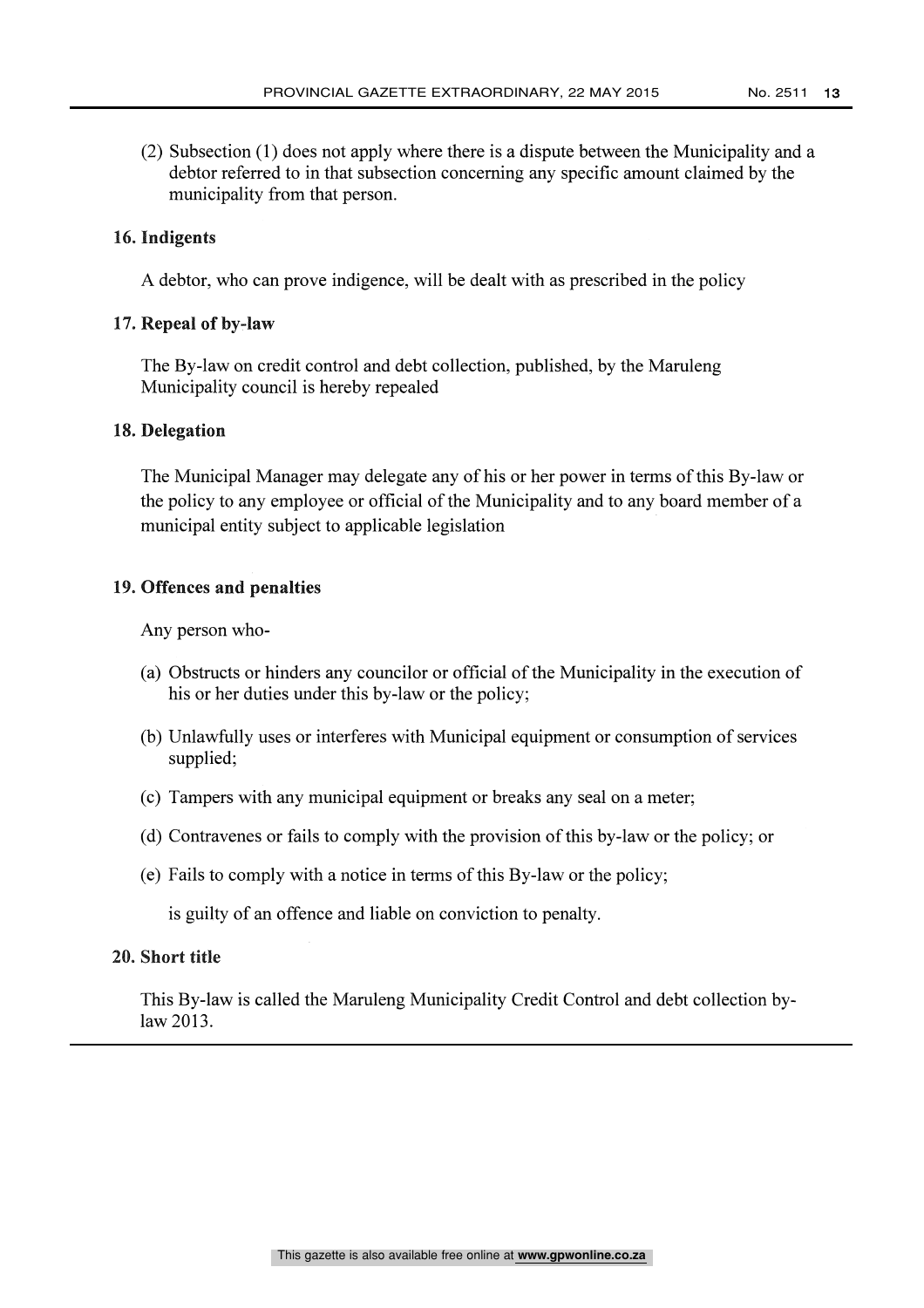This gazette is also available free online at **www.gpwonline.co.za**